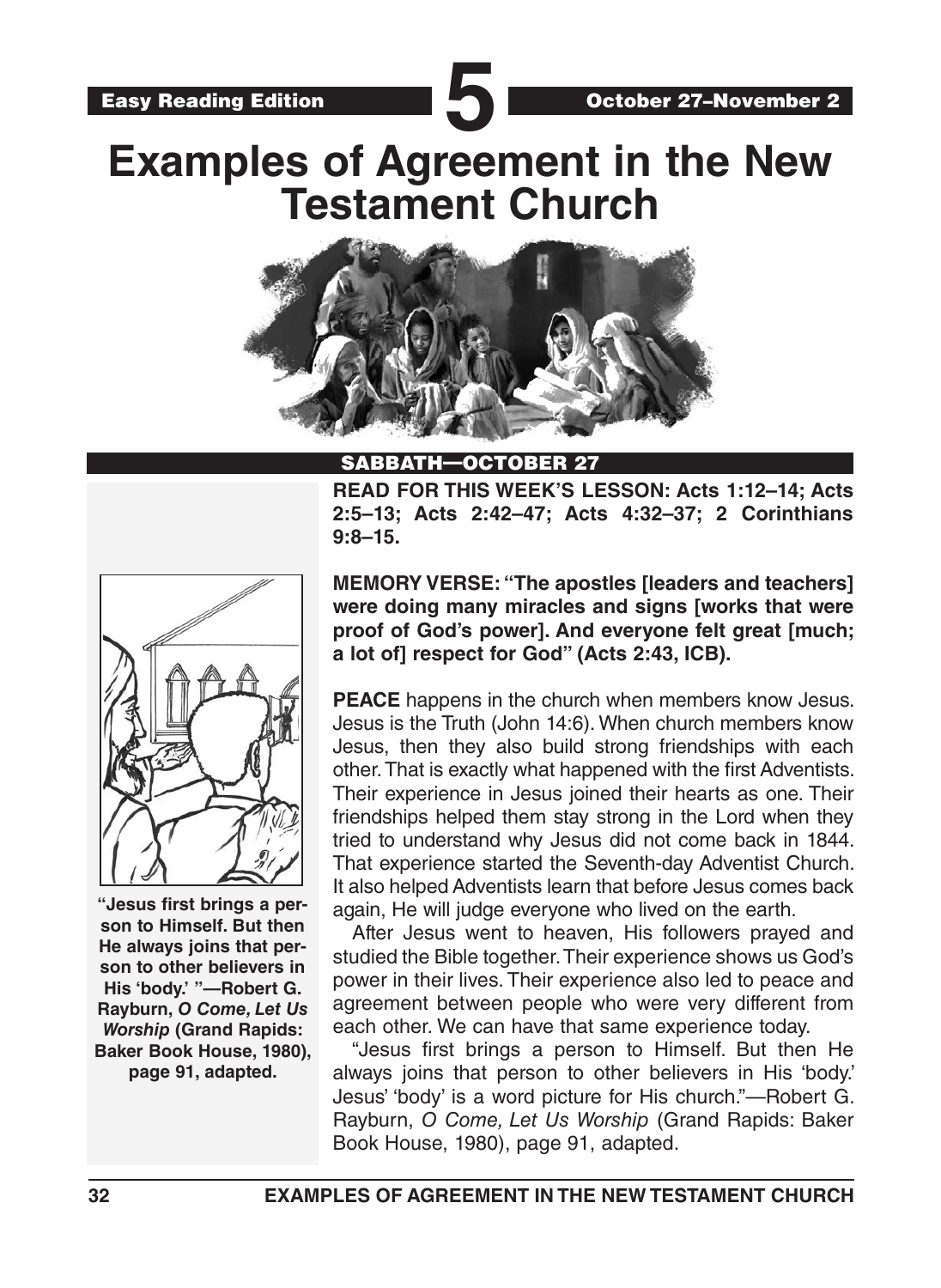# SUNDAY—OCTOBER 28 Lesson 5

#### **JESUS' FOLLOWERS GET READY (Acts 1:12–14)**

Jesus makes His followers a promise before His death. He promises them that He will never leave them alone. God will send them the Holy Spirit who always will be with them. The Spirit will help Jesus' followers do God's work. The Spirit also will help them remember many things that Jesus said and did (John 14:26). The Spirit will guide Jesus' followers to find more truths (John 16:13). Before He leaves the earth, Jesus again promises His followers that God will send them the Holy Spirit (Acts 1:5, 8). The Spirit will help them witness in Jerusalem, Judea, Samaria, and everywhere else on the earth (Acts 1:8).

#### **In Acts 1:12–14, we learn about the things that Jesus' followers did for 10 days to get ready for the Holy Spirit. What did Jesus' followers do to get ready?**

"Jesus' followers wait for God to send them the Holy Spirit as He promised to do. They empty their hearts of pride. They feel deep sorrow for their sins. They turn away from their sins. They remember the words that Jesus said to them before He died. Now they understand better the meaning of Jesus' words. They start to remember truths that they forgot. They share these truths with each other. Each person scolds himself or herself for not really understanding Jesus. Jesus' followers remember His wonderful life. They think about how clean and holy Jesus' life was. They feel that nothing that God asks them to do or give up for Jesus is too much or too hard. They are willing to suffer anything in the future because their lives show people that Jesus is a beautiful Person. Oh, if only Jesus' followers can live the last three years over again! They want to see Jesus again so that they can show Him that they love Him deeply. They want to show Him how they are very sorry for making Him sad because they showed no faith in Him. But Jesus' followers feel better when they remember that God forgives them. They decide to do everything they can to show that they have a lot of faith in Jesus now. They will bravely confess the truth about Jesus to everyone on the earth. . . . Jesus' followers stop arguing and disagreeing with each other. They let go of the wish to be first and rule over each other. Then they join as one heart in Jesus."—Ellen G. White, *The Acts of the Apostles [leaders and teachers]*, pages 36, 37, adapted.



**The Spirit will guide Jesus' followers to find more truths (John 16:13).**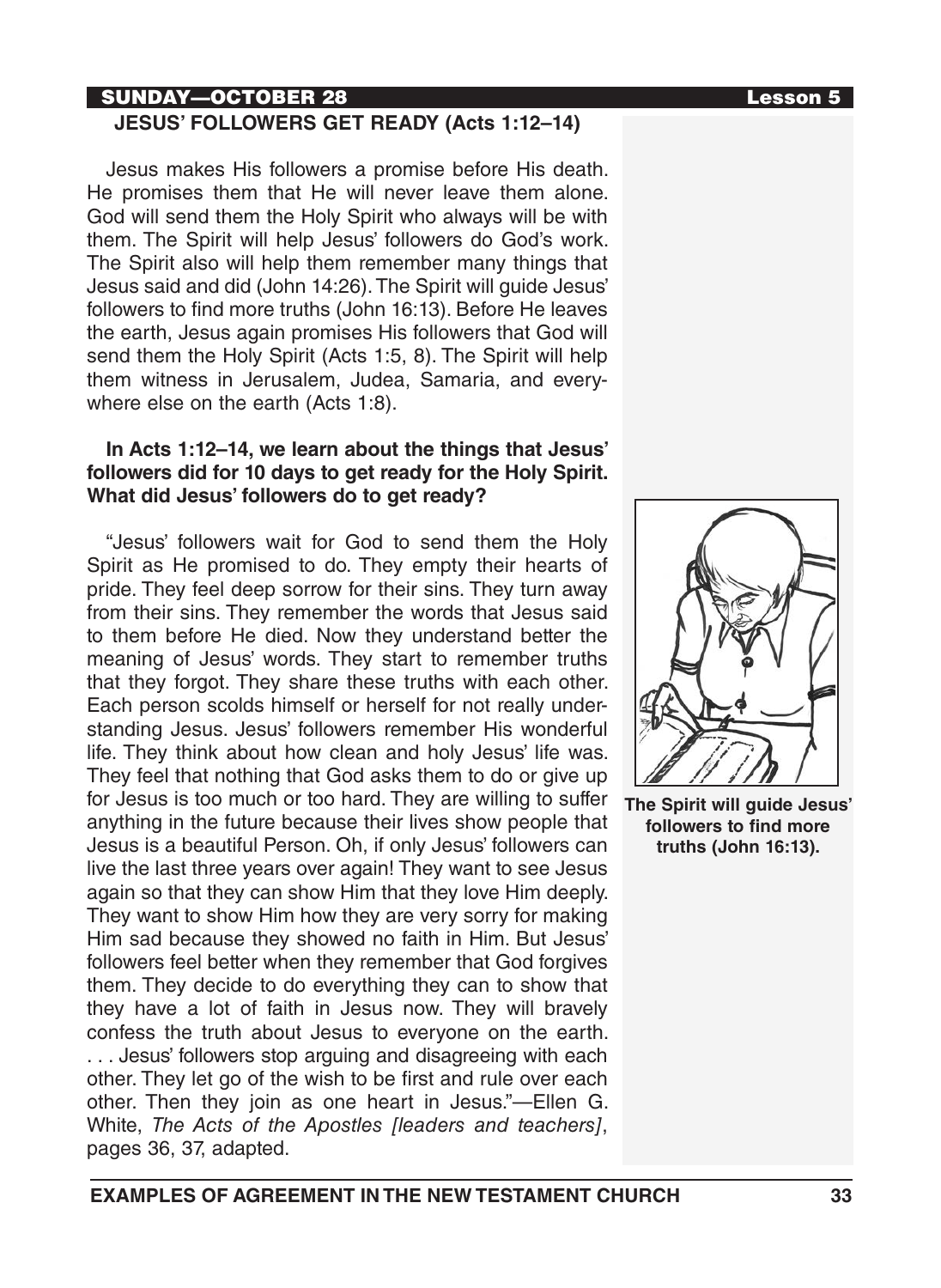

**God pours His Spirit on Jesus' followers at Pentecost. Then Jesus' followers start speaking in languages they never knew before. This miracle starts to bring the human family back together again.**

## Lesson 5 MONDAY—OCTOBER 29 **THE DAY WHEN GOD POURED OUT HIS SPIRIT (Acts 2:5–13)**

After Jesus went to heaven, His followers got ready for the Holy Spirit to come. God poured His Spirit on Jesus' followers at Pentecost. Pentecost is a special Jewish festival. When God poured the Holy Spirit on Jesus' followers, they were "all together in one place" (Acts 2:1, NLV) during Pentecost.

In Bible times, Pentecost was one of three big feasts that every male in Israel celebrated. Pentecost happened 50 days after Passover. The word Pentecost comes from the Greek word "pentekoste," which means "50th day." During the Feast of Pentecost, the Hebrews offered God the first summer crops from their gardens and farms. They offered these crops to God in thanksgiving and joy.

We think that the Feast of Pentecost in Jesus' day also included a celebration to help God's people remember the time when God gave Moses the law on Mount Sinai (Exodus 19:1). If that is true, then what does that celebration of the law show us? It shows us that God's law continues to be important to the Christian message about Jesus. That helps us understand why one of the most important verses about the end times tells us about both the law and the Good News about Jesus (Revelation 14:12).

Now let us look more closely at what happened when God gave Moses the law on Mount Sinai (Exodus 19:16–25; Hebrews 12:18). God gave Moses the law during Pentecost many years before Jesus lived on earth. Moses' experience helps us understand better what happens when God pours His Spirit on Jesus' followers during Pentecost in the New Testament. You can read about what happened at that Pentecost in Acts 2:2–4. Do you see that many of the miracles in Acts are the same as the ones that happened when God gave Moses the law?

#### **Acts 2:5–13 describes what happens at Pentecost. What does this powerful experience mean?**

People see God's power when Jesus' followers start speaking in languages they never knew before. Jews who came from other countries heard the message about Jesus in their own language. In a way, what happened at Pentecost helps end the separation that happened at the Tower of Babel (Genesis 11). This miracle starts to bring the human family back together again.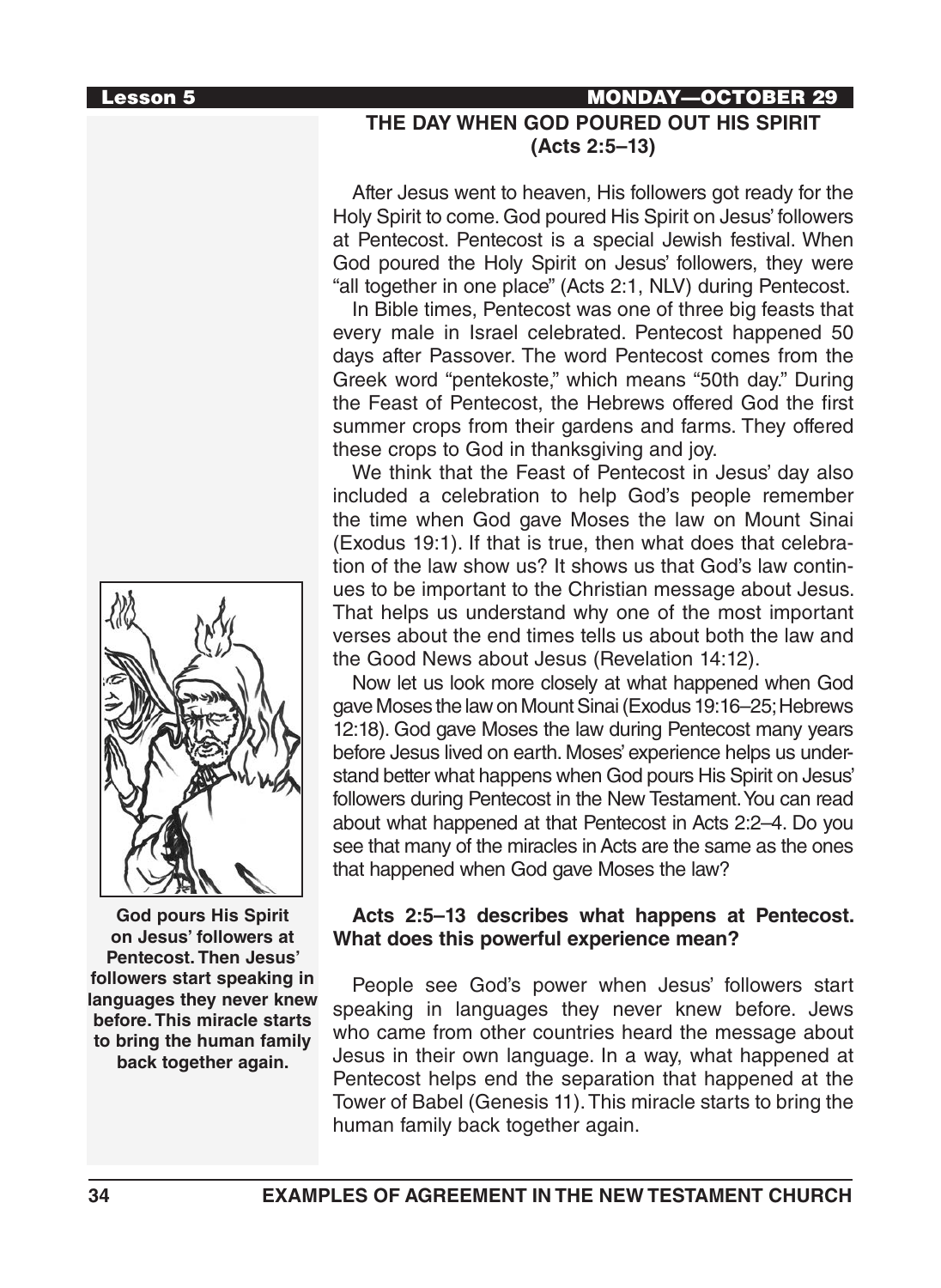### TUESDAY—OCTOBER 30 Lesson 5

#### **JESUS JOINS US IN ONE BIG FAMILY (Acts 2:42–47)**

In Acts 2, Peter preaches a sermon. When he finishes, he asks people to turn away from sin and accept Jesus. Almost 3,000 people decide to accept Jesus as their Savior! God works in the hearts of all these people. Many people who lived far away learned about Jesus. Maybe they came to Jerusalem with the hope to see Him. Or maybe they heard Jesus' messages in the past. But they did not become His followers until Pentecost. Pentecost is the special time when God poured His Holy Spirit on Jesus' followers after Jesus went back to heaven. At Pentecost, God helps Jesus' followers to tell other people about Jesus. They start to tell everyone that Jesus woke up from the dead. Jesus' followers also tell everyone that God will forgive their sins because of Jesus (Acts 2:38).

#### **Acts 2:42–47 talks about the many things that Jesus' followers did together as a church. What helped the church to join as one and do all these wonderful things?**

What is a wonderful way to help new believers grow in spiritual power? The answer is Bible study. Bible study was the first thing that the new believers did. They joined as one group to learn what Jesus' followers taught. Jesus commanded His followers to make new believers and teach them Bible truth (Matthew 28:20). The community of new believers spent time learning all about Jesus from the apostles. The apostles were the men that Jesus chose to lead His church after He went back to heaven. The apostles taught the new believers all about Jesus' life and work, His teachings, His picture stories, sermons, and miracles.

The new believers also spent time praying and eating together. Prayer is an important part of spiritual growth. Does the believers' eating together mean they took part in the Lord's Supper? Or does it mean they shared meals together, as Acts 2:46 seems to say? The Bible does not tell us exactly. But the things that the new believers did show us an important truth. They spent time together in the temple and in their homes. They were close friends. They shared life together. They worshiped together all the time.

**What can this example of the new believers teach your local church about agreement, friendship, and witnessing?** 



**Prayer is an important part of spiritual growth.**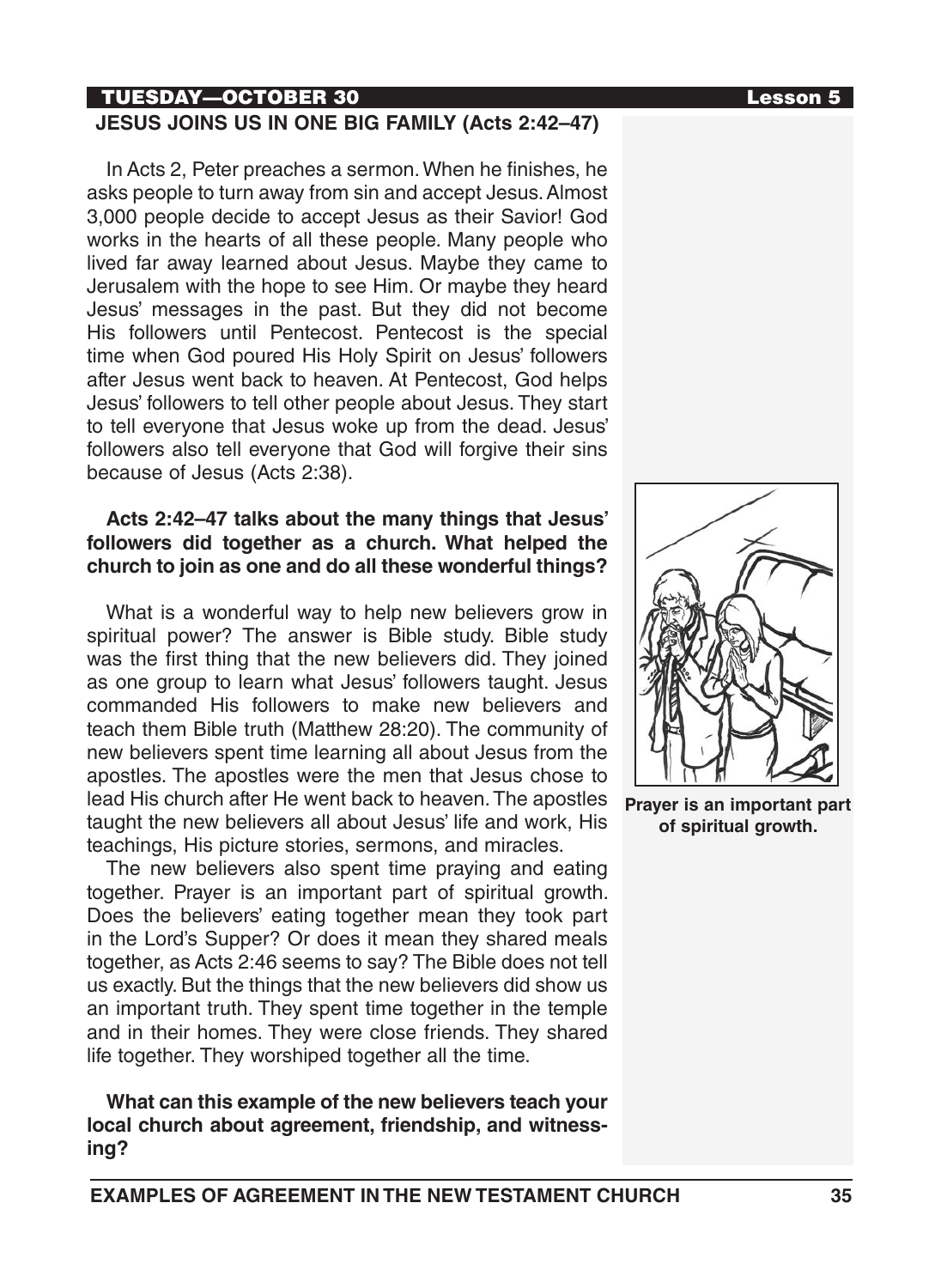### Lesson 5 WEDNESDAY—OCTOBER 31 **THE GIVING HEART AND THE SELFISH HEART (Acts 4:32–37)**

In the book of Acts, Luke tells us about something wonderful that happened because of the deep friendships in the church. Luke says that the new believers shared all things that they owned with each other (Acts 2:44, 45).

The new believers did not share their things with each other because someone forced them to. No. They shared everything with each other because they loved each other and because they were close friends. Their sharing shows us that they knew Jesus. The new members supported each other in this way for some time. Luke tells us more about it in Acts 4 and 5. The Bible gives us other examples of sharing, as we will see next in the story about Barnabas.

Barnabas seems to be a rich man who owned land. He sold the land to help the Christian community. Then he brought the money to the church leaders (Acts 4:36, 37). Barnabas is an example for all Christians to follow.

#### **Read the story about Barnabas in Acts 4:32–37. Now read the story about Ananias and Sapphira in Acts 5:1–11. Why did Ananias and Sapphira behave the way they did?**

Ananias and Sapphira lied to the Holy Spirit. They also were very covetous. Covetous means that you want more than you need or you want something that does not belong to you. Ananias and Sapphira were more than covetous. They were greedy too. Greedy means that you have a strong and selfish wish to have more money and own nice things. Selfishness and being greedy often can destroy Christian friendship faster than any other sin. But Barnabas is an example in the church of someone who was unselfish and had strong friendships with other Christians. Ananias and Sapphira are completely different from Barnabas.

The 10th commandment in God's law is about being covetous. It is a sin hidden in the heart (Exodus 20:1–17). The sin of being covetous does not start with our actions. When we covet, it starts in our minds and thoughts. A selfish heart is seen in selfish actions. Selfish thoughts cause Ananias and Sapphira to lie to God.

**How can we avoid being covetous? How can our thanking God for His gifts help us to not be selfish? Why is a thankful heart powerful "medicine" for this evil?**



**The new believers shared everything with each other because they loved each other and because they were close friends. Their sharing shows us that they knew Jesus.**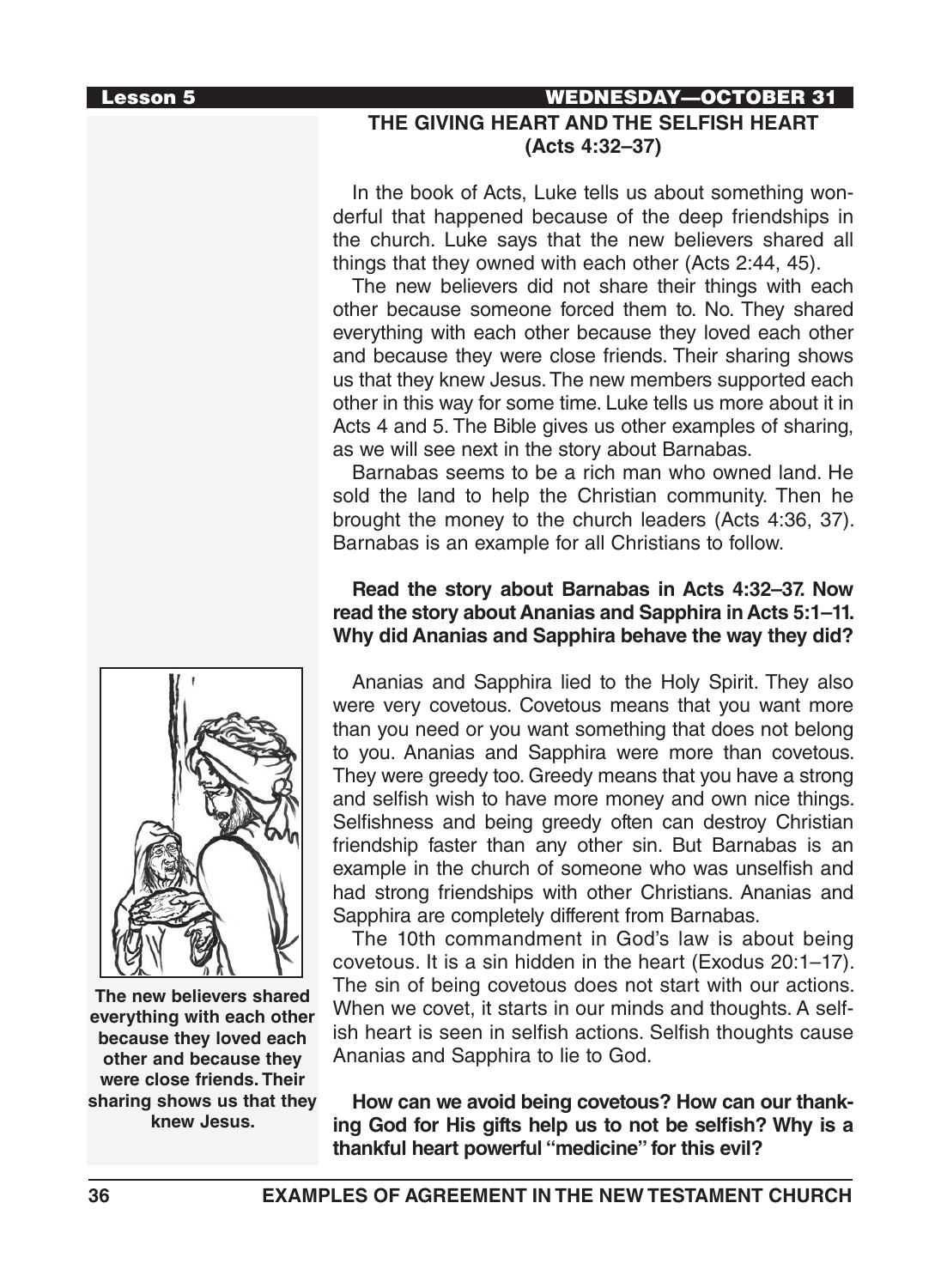#### **THURSDAY—NOVEMBER 1** and the contract of the contract of the contract of the contract of the contract of the contract of the contract of the contract of the contract of the contract of the contract of the contract of the **REMEMBER THE POOR (2 Corinthians 9:8–15)**

The new believers shared all that they owned with each other. Their loving spirit showed the agreement and peace that lived in the New Testament church. But the sharing found in the first chapter of Acts did not end there. Later on, Paul invited the churches he started in Macedonia and Achaia to collect money for the poor in Jerusalem (read Acts 11:27–30; Galatians 2:10; Romans 15:26; and 1 Corinthians 16:1–4). Most of the members in those churches were not Jewish. Their gift of money shows us how much the non-Jewish believers loved and cared for their Jewish brothers and sisters in Jerusalem. Yes, the Jewish and non-Jewish believers were different in many ways. They had different ways of life and came from different race groups and countries. But even so, they all joined together as one "body" of believers in Jesus. They all loved and believed in the same message: the Good News about Jesus. When the non-Jewish churches shared with the poor Jewish members in Jerusalem, they showed unity. Unity is agreement in mind, heart, and belief in Jesus.

#### **In 2 Corinthians 9:8–15, Paul tells us that the church at Corinth is very giving. What good things does Paul say will happen because of their unselfish hearts?**

The unity that the church had in Paul's day shows us what we can do today. But unity does not happen on its own. All believers must be willing to help someone every day.

What spiritual things in the New Testament church made unity possible? The answer is prayer, worship, Christian friendship, a shared purpose or plan, and Bible study. The new believers also understood that they were responsible for loving and caring for each other. Their agreement in these things led them to take care of members in their own church and the needs of members who were far away.

"The giving spirit in the New Testament church showed that God gave them His loving-favor and that they were putting His gift to good use. What caused the church to share and give so much? It was the Holy Spirit who made their hearts holy and loving. Both believers and people who did not believe saw the loving behavior of the New Testament church. In everyone's eyes, the behavior of the new believers was a miracle from God."—Ellen G. White, *The Acts of the Apostles [leaders and teachers]*, page 344, adapted.



**Most of the members in Macedonia and Achaia were not Jewish. Their gift of money shows us how much the non-Jewish believers loved and cared for their Jewish brothers and sisters in Jerusalem.**